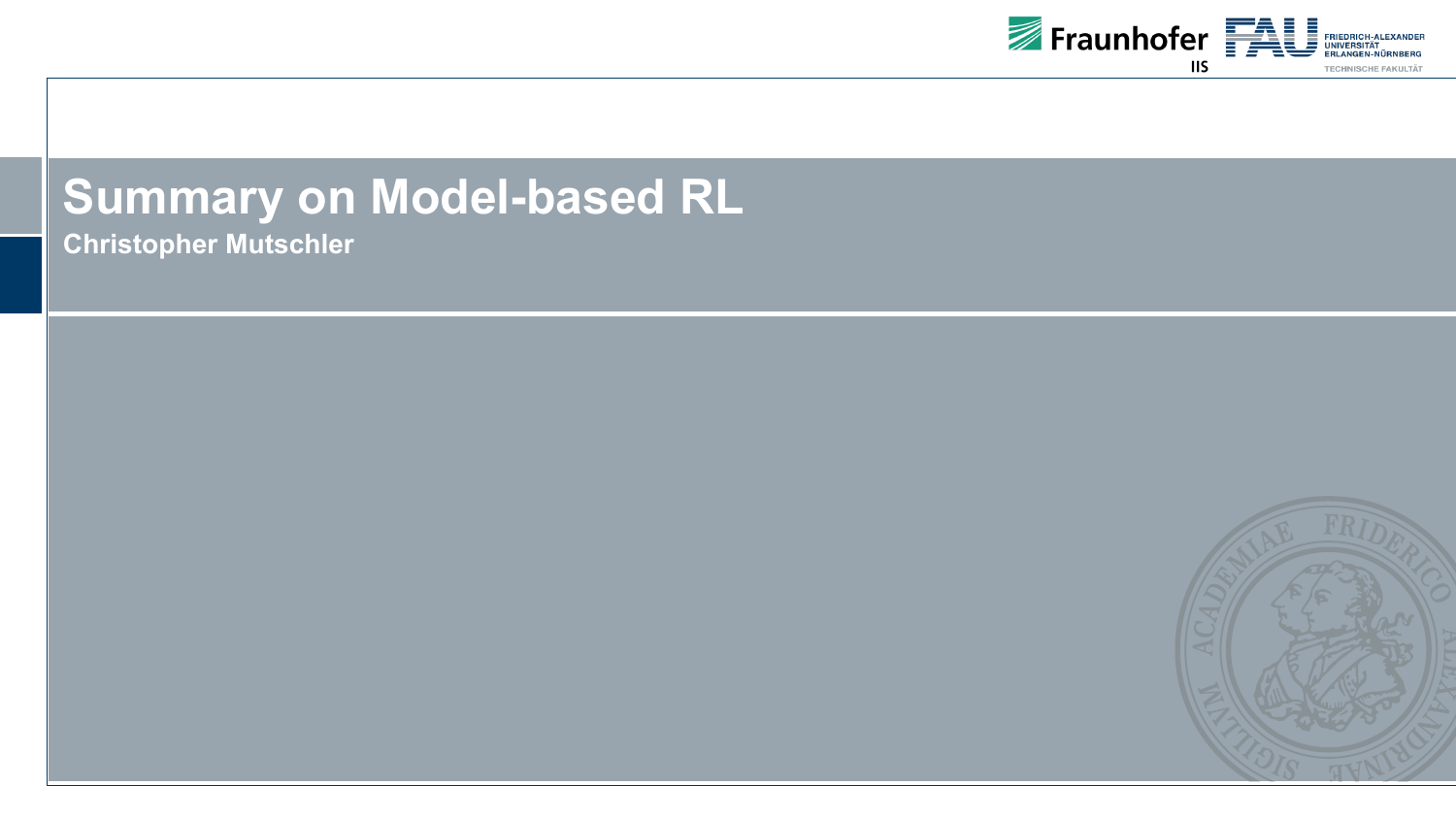

### **Real-world systems**

#### **MPC (CEM-like) + Ensemble of Probabilistic Models**

- Online Planning (MPC)
- Trajectory sampling for uncertainty propagation
- Ensembles of probabilistic neural networks for modeling



Training progress on the ShadowHand hardware. From left to right: 0-0.25 hours, 0.25-0.5 hours, 0.5-1.5 hours, ~2 hours.

> *A. Nagabandi et al.: Deep dynamics models for learning dexterous manipulation. Conf. Robot Learning. 2020. https://bair.berkeley.edu/blog/2019/09/30/deep-dynamics/*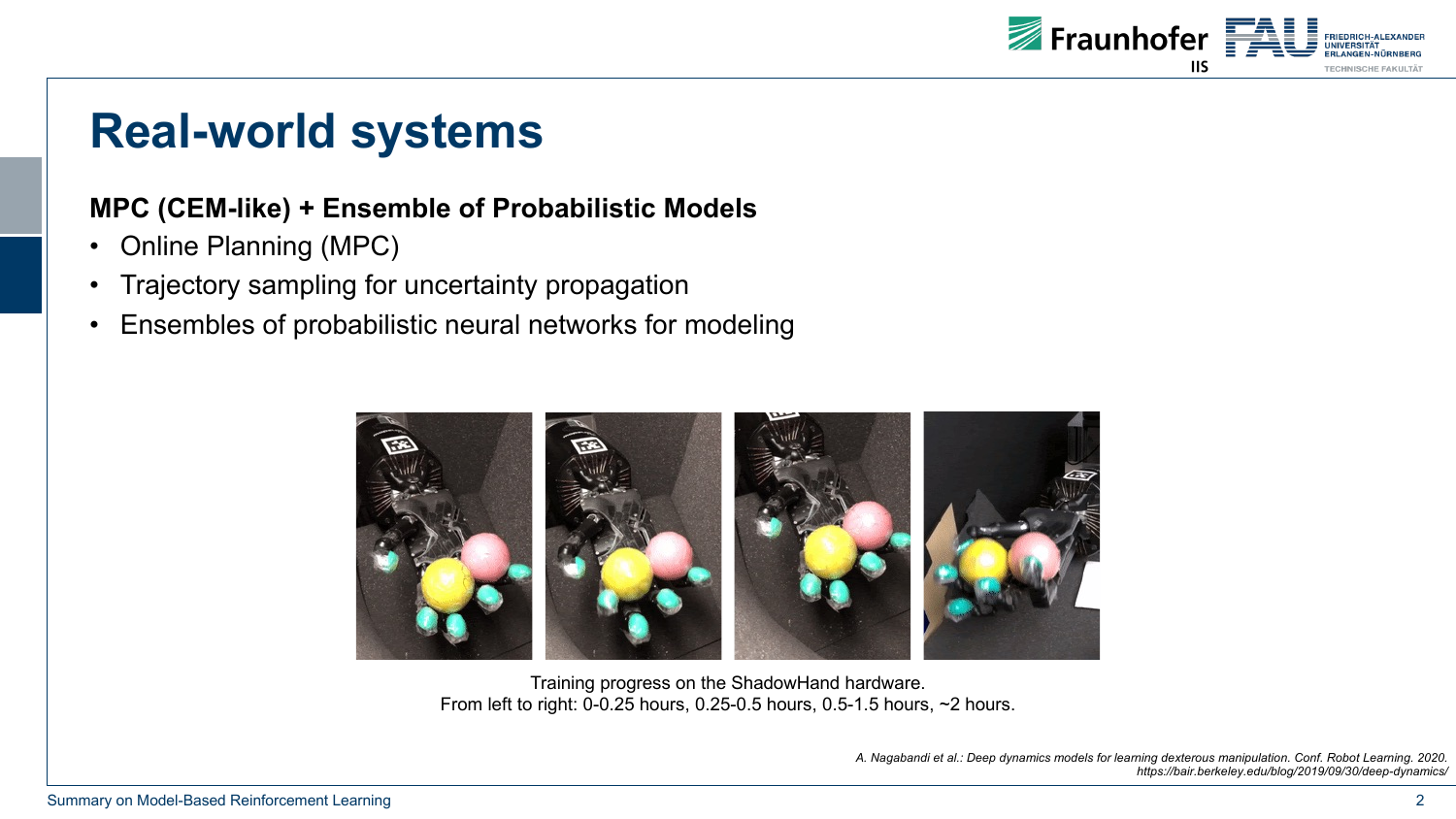

# **Real-world systems**

#### **Sample efficiency benchmarks**

• Example Domain: MuJoCo HalfCheetah



*http://ai.berkeley.edu/lecture\_slides.html*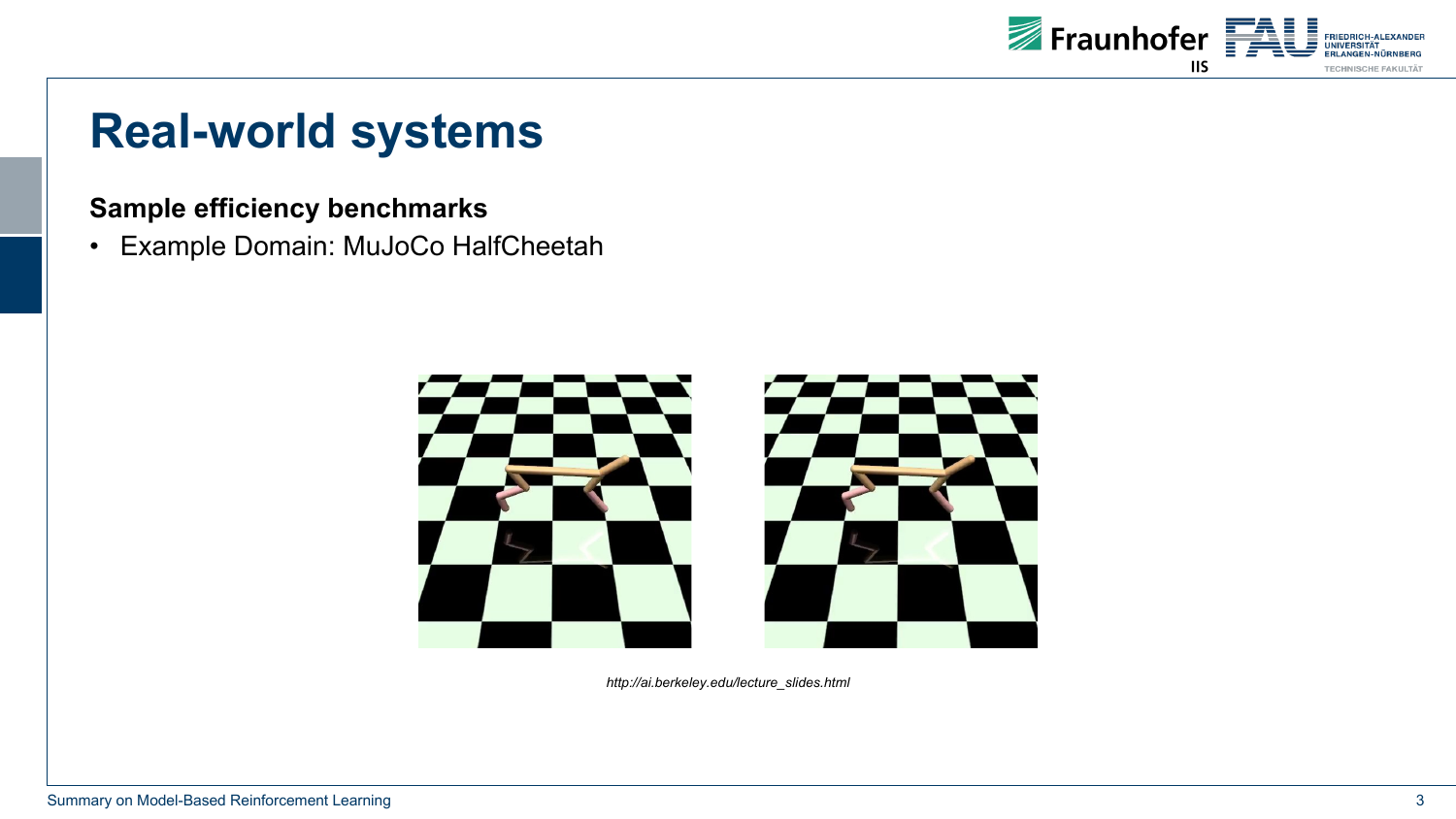

# **Real-world systems**

#### **Sample efficiency benchmarks**

• Example Domain: MuJoCo HalfCheetah

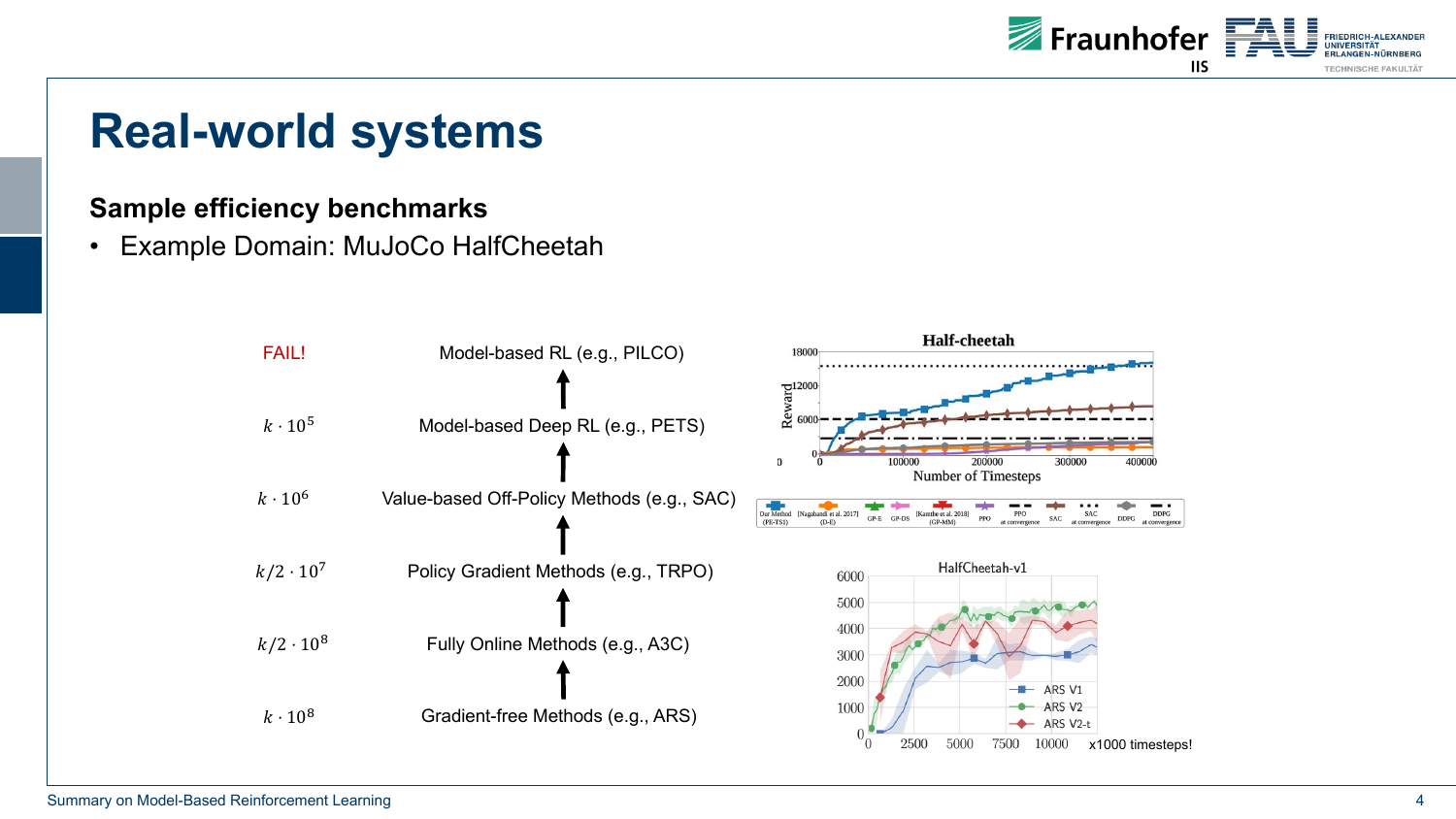# **[References](https://en.wikipedia.org/wiki/Long_short-term_memory)**

- https://sites.google.com/view/mbrl-tutorial
- Fazeli [et al. \(2019\). See, feel](https://worldmodels.github.io/), act: Hierarchical learning for complex manipulation skills with multisens
- Fisac et al. (2019). A General Safety Framework for Learning-Based Control in Uncertain Robotic Systems.
- Sadigh et al. (2016). Planning for autonomous cars that leverage effects on human actions. RSS 201
- Silver et al. (2016). Mastering the game of Go with deep neural networks and tree search. Nature, 52
- Segler, Preuss, & Waller (2018). Planning chemical syntheses with deep neural networks and symbolic AI.
- Salas & Powell (2013). Benchmarking a scalable approximate dynamic programming algorithm for sto
- Warren Powell's 2017 ECSO tutorial, "A Unified Framework for Optimization under Uncertainty"
- https://de.mathworks.com/help/ident/ug/modeling-a-vehicle-dynamics-system.html
- M. I. Palmqvist et al.: Model predictive control for autonomous driving of a truck. KTH Royal Institute
- https://de.wikipedia.org/wiki/Deep\_Learning
- https://en.wikipedia.org/wiki/Long\_short-term\_memory
- Ebert, Finn, et al. (2018); Finn & Levine (2017); Finn, Goodfellow, & Levine (2016)
- https://bair.berkeley.edu/blog/2018/11/30/visual-rl/
- Lange et al.: Batch reinforcement learning. In Reinforcement learning (pp. 45-73). Springer, Berlin, F
- Kaiser et al.: Model-based reinforcement learning for atari. arXiv preprint arXiv:1903.00374. 2019.
- https://worldmodels.github.io
- Ha & Schmidhuber: World Models. NeurIPS 2018.
- Sutton, R. S., & Barto, A. G. (2018). Reinforcement learning: An introduction. MIT press.
- Janner et al.: When to Trust Your Model: Model-Based Policy Optimization. NeurIPS 2019.
- Andrychowicz, OpenAI: Marcin, et al. "Learning dexterous in-hand manipulation." The International Journal
- https://deepmind.com/research/case-studies/alphago-the-story-so-far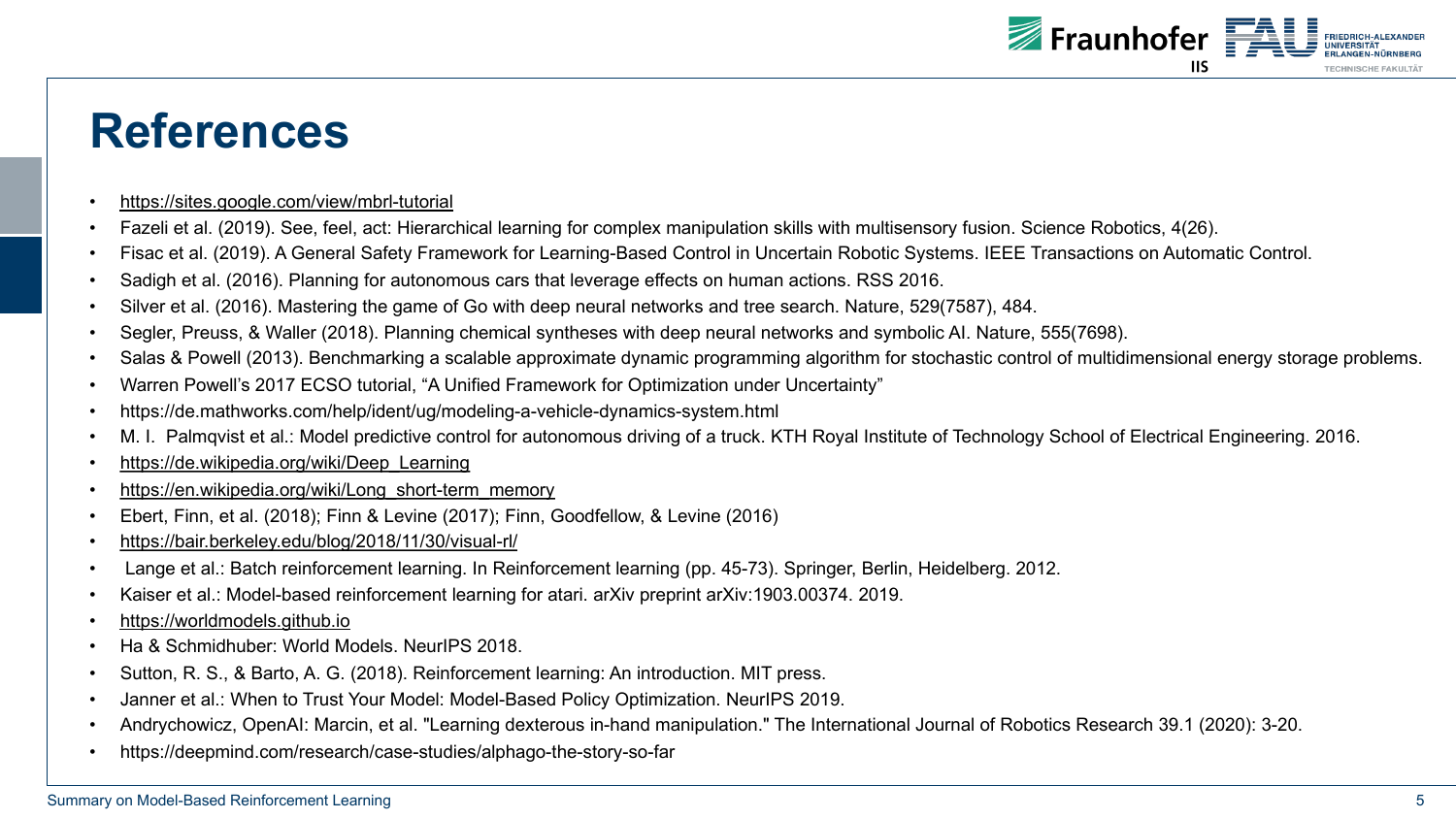# **References (cont'd)**

- https://deepmind.com/blog/article/muzero-mastering-go-chess-shogi-and-atari-without-rules
- Silver, David, et al. "Mastering the game of Go with deep neural networks and tree search." nature 52
- [Silver, David, et al. "Mastering the game of go wi](https://www.youtube.com/watch?v=XiigTGKZfks)thout human knowledge." nature 550.7676 (2017): 3
- https://deepmind.com/blog/article/alphago-zero-starting-scratch
- Silver, David, et al. "A general reinforcement learning algorithm that masters chess, shogi, and Go thi
- Schrittwieser, Julian, et al. "Mastering atari, go, chess and shogi by planning with a learned model." Not u
- https://www.youtube.com/watch?v=tNAIHEse7Ms
- Todorov and Li (2005). A generalized iterative LQG method.
- Jürgen Schmidhuber: Curious model-building control systems. IJCNN.1991.
- Pathak et al.: Curiosity-driven exploration by self-supervised prediction. ICML. 2017.
- https://www.inovex.de/blog/uncertainty-quantification-deep-learning
- Janner et al (2019). When to Trust Your Model: Model-Based Policy Optimization.
- Chuan Guo et al.: On Calibration of Model Neural Networks. ICML. 2017.
- https://de.wikipedia.org/wiki/Model\_Predictive\_Control
- Williams et al.: Information Theoretic MPC for Model-Based Reinforcement Learning. ICRA. 2017.
- Kurtland Chua et al.: Deep reinforcement learning in a handful of trials using probabilistic dynamics n
- Marc Deisenroth et al.: PILCO: A model-based and data-efficient approach to policy search. ICML. 2011.
- https://www.youtube.com/watch?v=XiigTGKZfks
- Nitish Srivastava et al.: Dropout: a simple way to prevent neural networks from overfitting. JMLR. 2014.
- A. Nagabandi et al.: Deep dynamics models for learning dexterous manipulation. Conf. Robot Learning. dynamics/
- http://ai.berkeley.edu/lecture\_slides.html